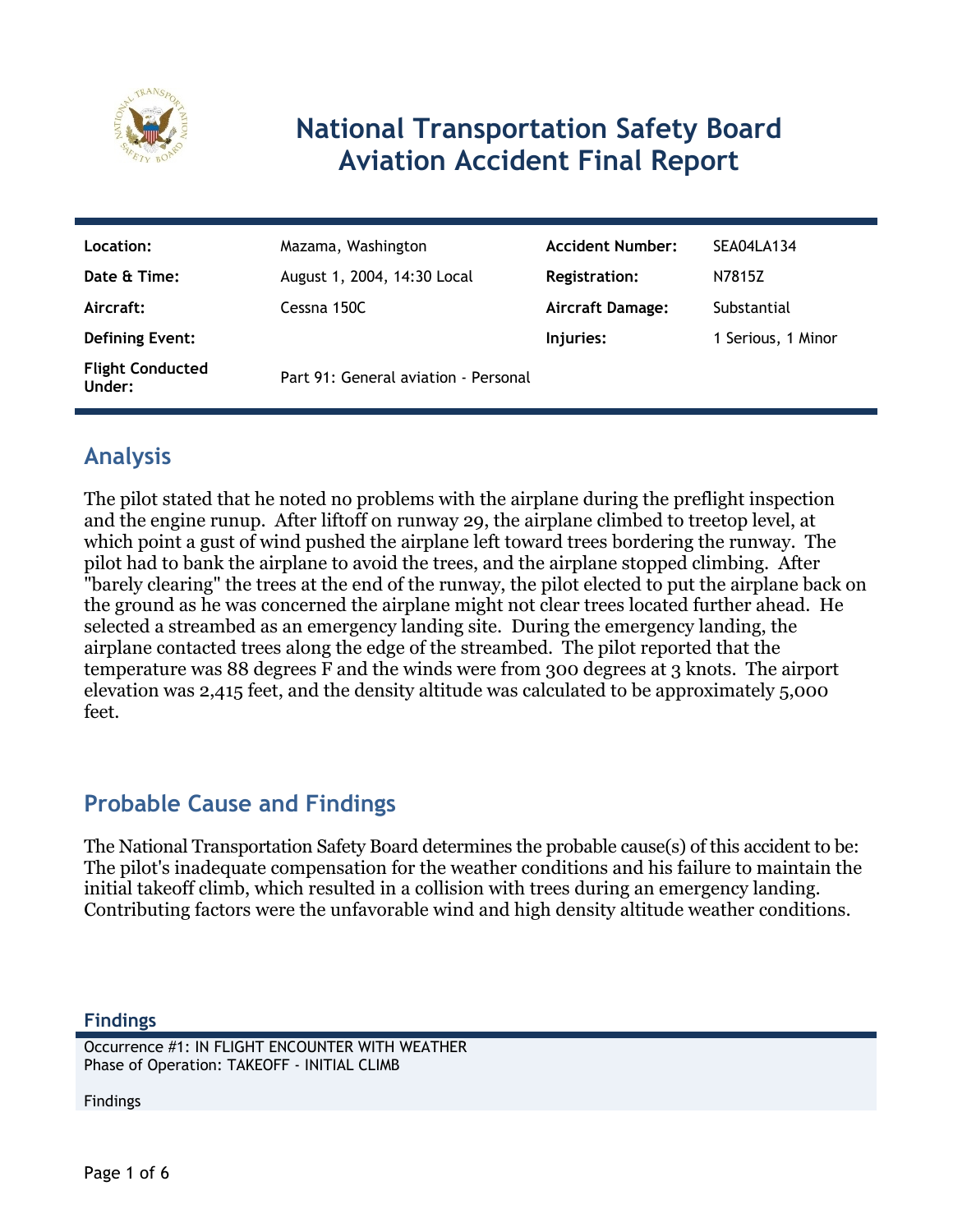1. (F) WEATHER CONDITION - HIGH DENSITY ALTITUDE 2. (F) WEATHER CONDITION - UNFAVORABLE WIND 3. (C) COMPENSATION FOR WIND CONDITIONS - INADEQUATE - PILOT IN COMMAND 4. (C) CLIMB - NOT MAINTAINED - PILOT IN COMMAND 5. PRECAUTIONARY LANDING - INITIATED - PILOT IN COMMAND ----------

Occurrence #2: ON GROUND/WATER COLLISION WITH OBJECT Phase of Operation: EMERGENCY LANDING

Findings 6. OBJECT - TREE(S)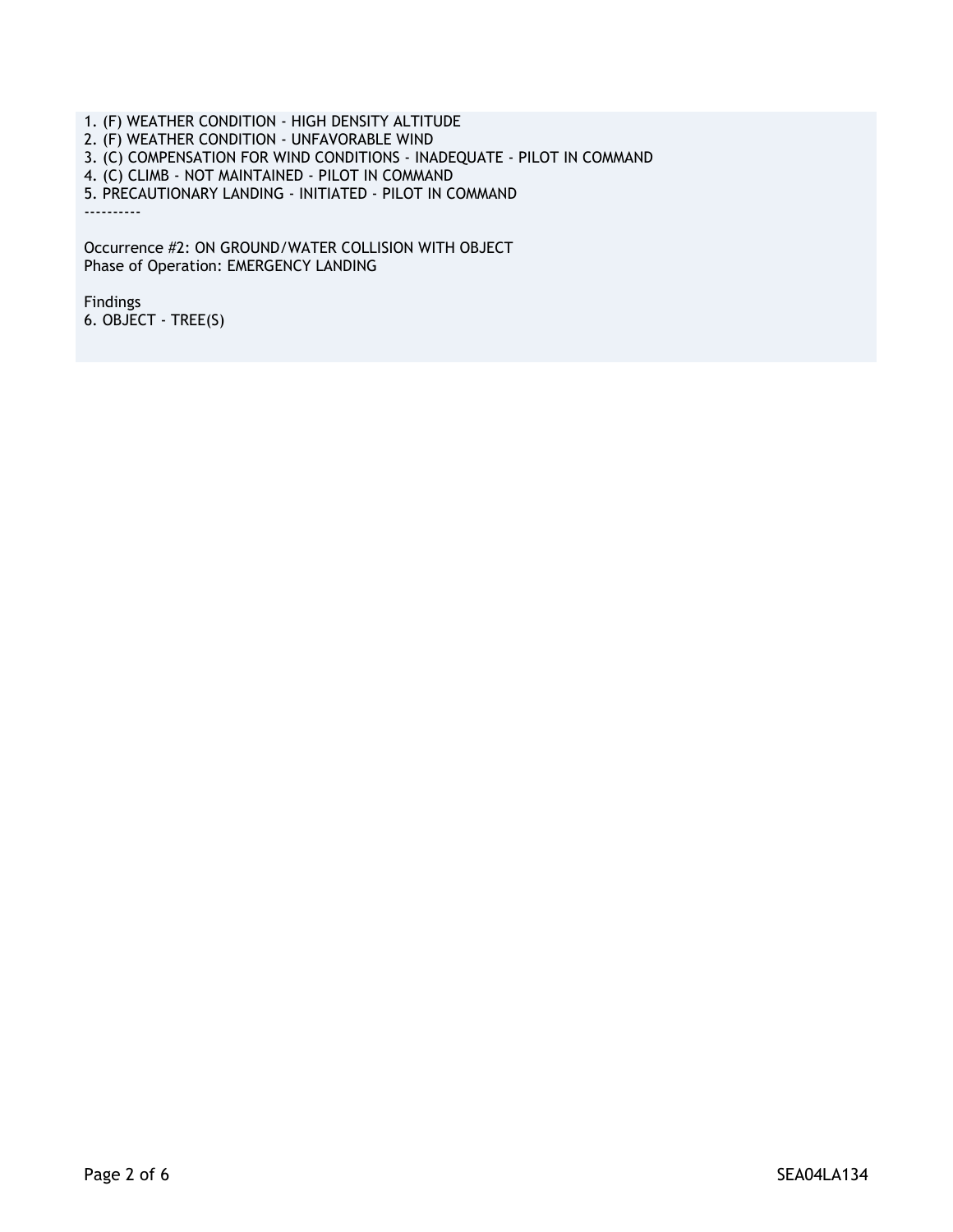### **Factual Information**

On August 1, 2004, approximately 1430 Pacific daylight time, a Cessna 150C, N7815Z, lost altitude and struck trees during the initial takeoff climb from the Lost River Resort Airport, Mazama, Washington. The airplane sustained substantial damage, the private pilot received serious injuries, and the passenger received minor injuries. The airplane was being operated by the pilot under the provisions of Title 14, CFR Part 91 when the accident occurred. Visual meteorological conditions prevailed, and no flight plan was filed. The flight was originating at the time of the accident with an intended destination of Arlington Municipal Airport, Arlington, Washington.

According to a report prepared by a deputy with the Okanogan County Sheriff's Office, who responded to the accident site, the pilot told the deputy that he was taking off in the airplane on runway 29 and "could not get lift and clear the trees at the end of the runway." The deputy reported that he did not see any indication the airplane hit the trees located at the end of the runway, but actually cleared those trees, then descended, contacted the ground and slid about 40 feet into another group of trees. The airplane came to rest about 150 yards from the departure end of the runway. The deputy reported that the temperature was 92 degrees Fahrenheit (F), the humidity was 23%, and the wind was from the north at about 6 mph.

In a telephone interview conducted by the NTSB investigator-in-charge on August 3, 2004, the pilot stated that he noted no problems with the airplane during the preflight inspection and the engine runup. After liftoff, the airplane climbed to treetop level, at which point a gust of wind pushed the airplane left towards the trees bordering the runway. The pilot had to bank the airplane to avoid the trees, and the airplane stopped climbing. After "barely clearing" the trees at the end of the runway, the pilot elected to put the airplane back on the ground as he was concerned the airplane might not clear trees located further ahead. He selected a streambed as an emergency landing site. During the emergency landing, the airplane contacted trees along the edge of the streambed.

The pilot reported that the temperature was 88 degrees F and the winds were from 300 degrees at 3 knots. The pilot did not recall the current altimeter setting. At 1453, the nearest weather reporting station, located at Omak, Washington approximately 41 nautical miles east of the accident site, reported an altimeter setting of 29.74 inches. Using the airport elevation of 2,415 feet, a temperature of 88 degrees F, and an altimeter setting of 29.74 inches, the density altitude was calculated as 5,048 feet.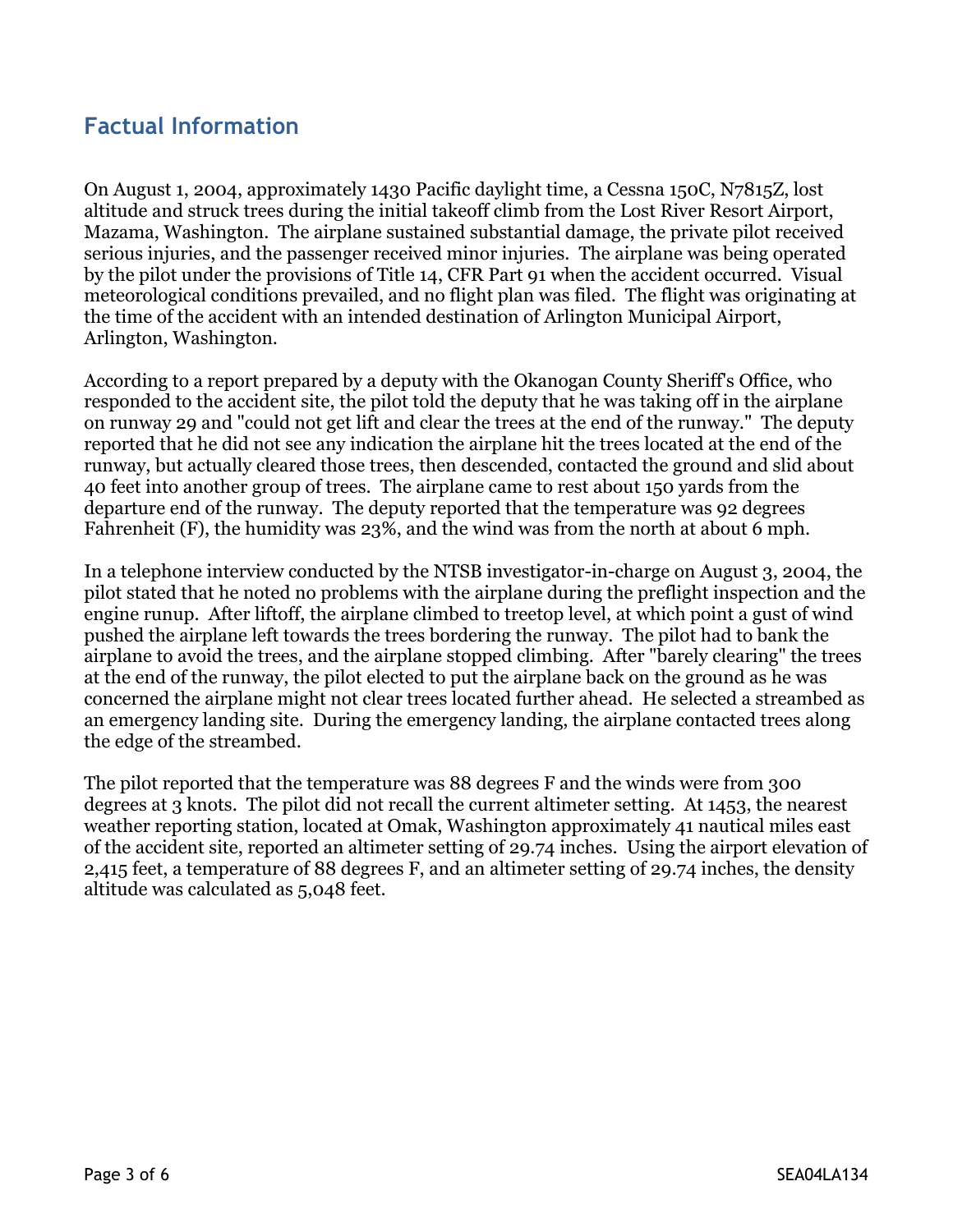#### **Pilot Information**

| Certificate:                     | Private                                                                                                                                                                                             | Age:                              | 38, Male         |
|----------------------------------|-----------------------------------------------------------------------------------------------------------------------------------------------------------------------------------------------------|-----------------------------------|------------------|
| Airplane Rating(s):              | Single-engine land                                                                                                                                                                                  | Seat Occupied:                    | Left             |
| <b>Other Aircraft Rating(s):</b> | None                                                                                                                                                                                                | <b>Restraint Used:</b>            |                  |
| Instrument Rating(s):            | None                                                                                                                                                                                                | <b>Second Pilot Present:</b>      | No               |
| Instructor Rating(s):            | None                                                                                                                                                                                                | <b>Toxicology Performed:</b>      | No               |
| <b>Medical Certification:</b>    | Class 3 Valid Medical--no<br>waivers/lim.                                                                                                                                                           | Last FAA Medical Exam:            | February 5, 2004 |
| <b>Occupational Pilot:</b>       | <b>UNK</b>                                                                                                                                                                                          | Last Flight Review or Equivalent: | August 11, 2003  |
| <b>Flight Time:</b>              | 174 hours (Total, all aircraft), 122 hours (Total, this make and model), 114 hours (Pilot In<br>Command, all aircraft), 14 hours (Last 90 days, all aircraft), 7 hours (Last 30 days, all aircraft) |                                   |                  |

### **Aircraft and Owner/Operator Information**

| Aircraft Make:                | Cessna                       | <b>Registration:</b>                     | N7815Z          |
|-------------------------------|------------------------------|------------------------------------------|-----------------|
| Model/Series:                 | 150C                         | <b>Aircraft Category:</b>                | Airplane        |
| <b>Year of Manufacture:</b>   |                              | <b>Amateur Built:</b>                    |                 |
| Airworthiness Certificate:    | Normal                       | Serial Number:                           | 15059915        |
| <b>Landing Gear Type:</b>     | Tricycle                     | Seats:                                   | 2               |
| Date/Type of Last Inspection: | $100$ hour                   | <b>Certified Max Gross Wt.:</b>          | 1500 lbs        |
| Time Since Last Inspection:   | <b>50 Hrs</b>                | Engines:                                 | 1 Reciprocating |
| Airframe Total Time:          | 6293 Hrs at time of accident | <b>Engine Manufacturer:</b>              | Continental     |
| ELT:                          | Installed                    | <b>Engine Model/Series:</b>              | $O-200A$        |
| <b>Registered Owner:</b>      |                              | <b>Rated Power:</b>                      | 100 Horsepower  |
| Operator:                     | On file                      | <b>Operating Certificate(s)</b><br>Held: | None            |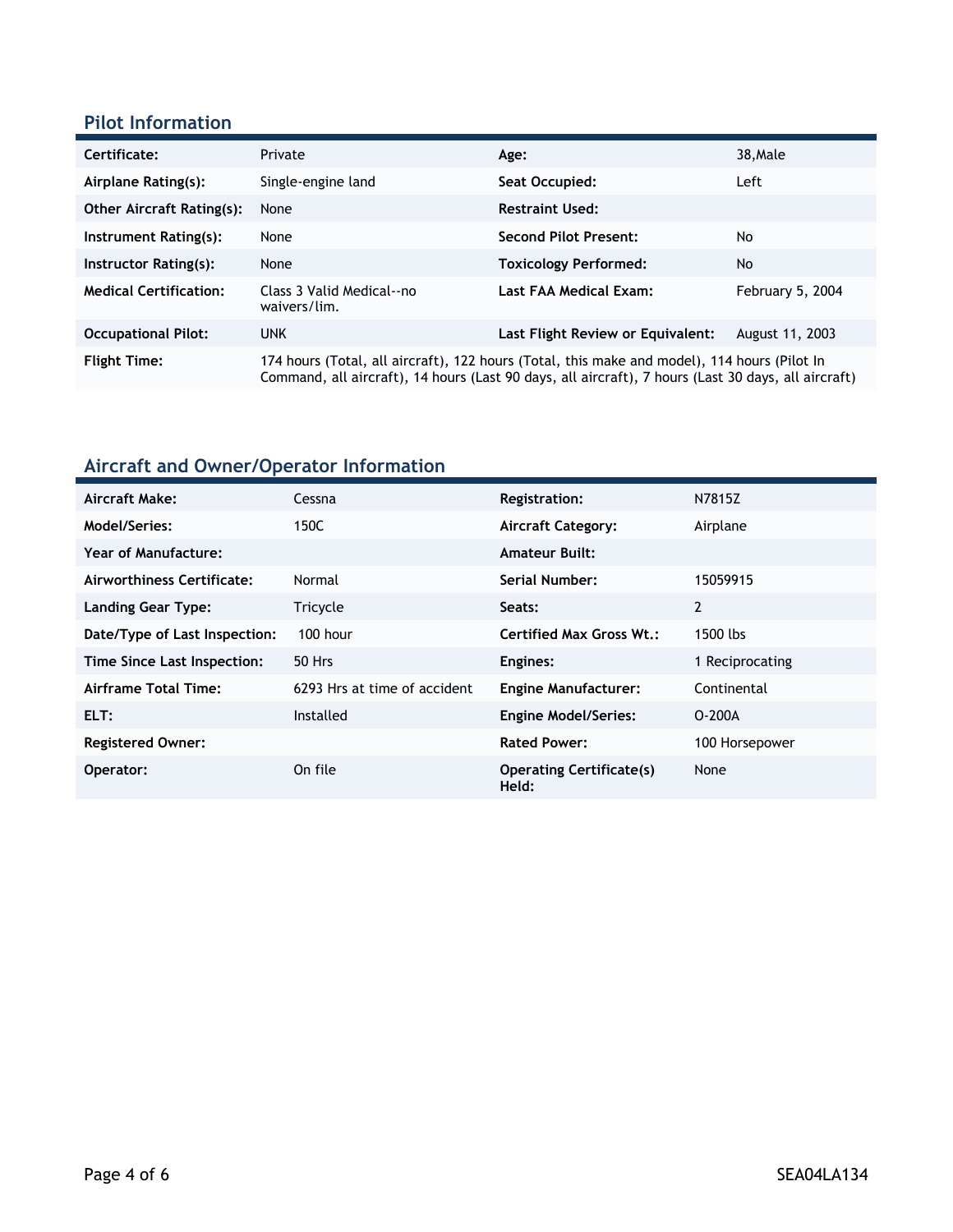### **Meteorological Information and Flight Plan**

| <b>Conditions at Accident Site:</b>     | Visual (VMC)                     | <b>Condition of Light:</b>                 | Day            |
|-----------------------------------------|----------------------------------|--------------------------------------------|----------------|
| <b>Observation Facility, Elevation:</b> |                                  | <b>Distance from Accident Site:</b>        |                |
| <b>Observation Time:</b>                |                                  | Direction from Accident Site:              |                |
| <b>Lowest Cloud Condition:</b>          | Clear                            | Visibility                                 | 10 miles       |
| Lowest Ceiling:                         | None                             | Visibility (RVR):                          |                |
| Wind Speed/Gusts:                       | $3$ knots $/$                    | <b>Turbulence Type</b><br>Forecast/Actual: |                |
| <b>Wind Direction:</b>                  | $300^\circ$                      | Turbulence Severity<br>Forecast/Actual:    |                |
| <b>Altimeter Setting:</b>               |                                  | <b>Temperature/Dew Point:</b>              | $31^{\circ}$ C |
| <b>Precipitation and Obscuration:</b>   | No Obscuration; No Precipitation |                                            |                |
| <b>Departure Point:</b>                 | Mazama, WA (W12)                 | Type of Flight Plan Filed:                 | None           |
| Destination:                            | Arlington, WA (AWO)              | <b>Type of Clearance:</b>                  | None           |
| <b>Departure Time:</b>                  | 14:30 Local                      | Type of Airspace:                          | Class G        |

## **Airport Information**

| Airport:                  | Lost River Resort W12 | <b>Runway Surface Type:</b>                | Grass/turf;Gravel     |
|---------------------------|-----------------------|--------------------------------------------|-----------------------|
| <b>Airport Elevation:</b> | 2415 ft msl           | <b>Runway Surface</b><br><b>Condition:</b> | Dry                   |
| <b>Runway Used:</b>       | 29                    | IFR Approach:                              | None                  |
| Runway<br>Length/Width:   | 3150 ft / 85 ft       | <b>VFR Approach/Landing:</b>               | Precautionary landing |

## **Wreckage and Impact Information**

| Crew Injuries:          | Serious            | Aircraft Damage:        | Substantial            |
|-------------------------|--------------------|-------------------------|------------------------|
| Passenger<br>Injuries:  | 1 Minor            | <b>Aircraft Fire:</b>   | None                   |
| <b>Ground Injuries:</b> | N/A                | Aircraft<br>Explosion:  | None                   |
| Total Injuries:         | 1 Serious, 1 Minor | Latitude,<br>Longitude: | 48.649444, -120.501945 |